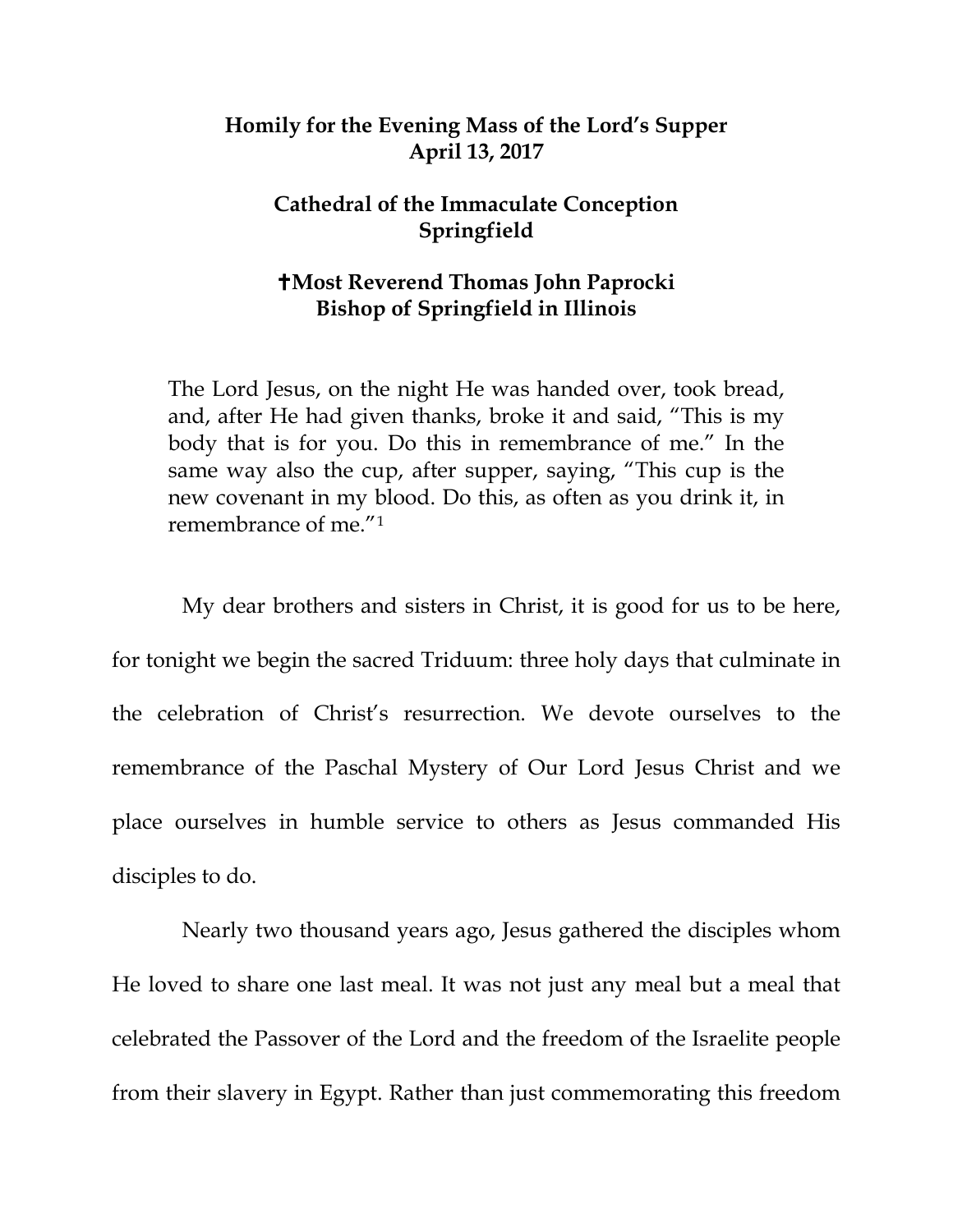from physical slavery, Our Lord, knowing that the following day He would be the Spotless Passover Lamb when He offered His life on the altar of the Cross, changed the script from something that would be familiar to any observant Jew into something altogether different. For He had not come to free us from a physical slavery, but rather to free us from our slavery to sin and death. Therefore, to fortify us with His grace, during the course of that meal Jesus gave those gathered with Him one of His greatest gifts: the gift of His Most Holy Body and Most Precious Blood in the Eucharist.

Our late Holy Father, Saint John Paul II, truly understood this importance of the Eucharist as our point of connection to God, in which our Lord comes to meet and strengthen us for our lives of faith. Not only was the Eucharist the foundation for his life and service to the Church, but Saint John Paul II spent a substantive portion of his ministry teaching us about the importance of the Eucharist in our lives. Time and time again, in his writings and teachings he conveyed that "Only through the Eucharist is it possible to live the heroic virtues of Christianity" and that we "must always be Eucharistic souls in order to be Christians." May we strive to follow the example of Saint John Paul II and, on this most holy night when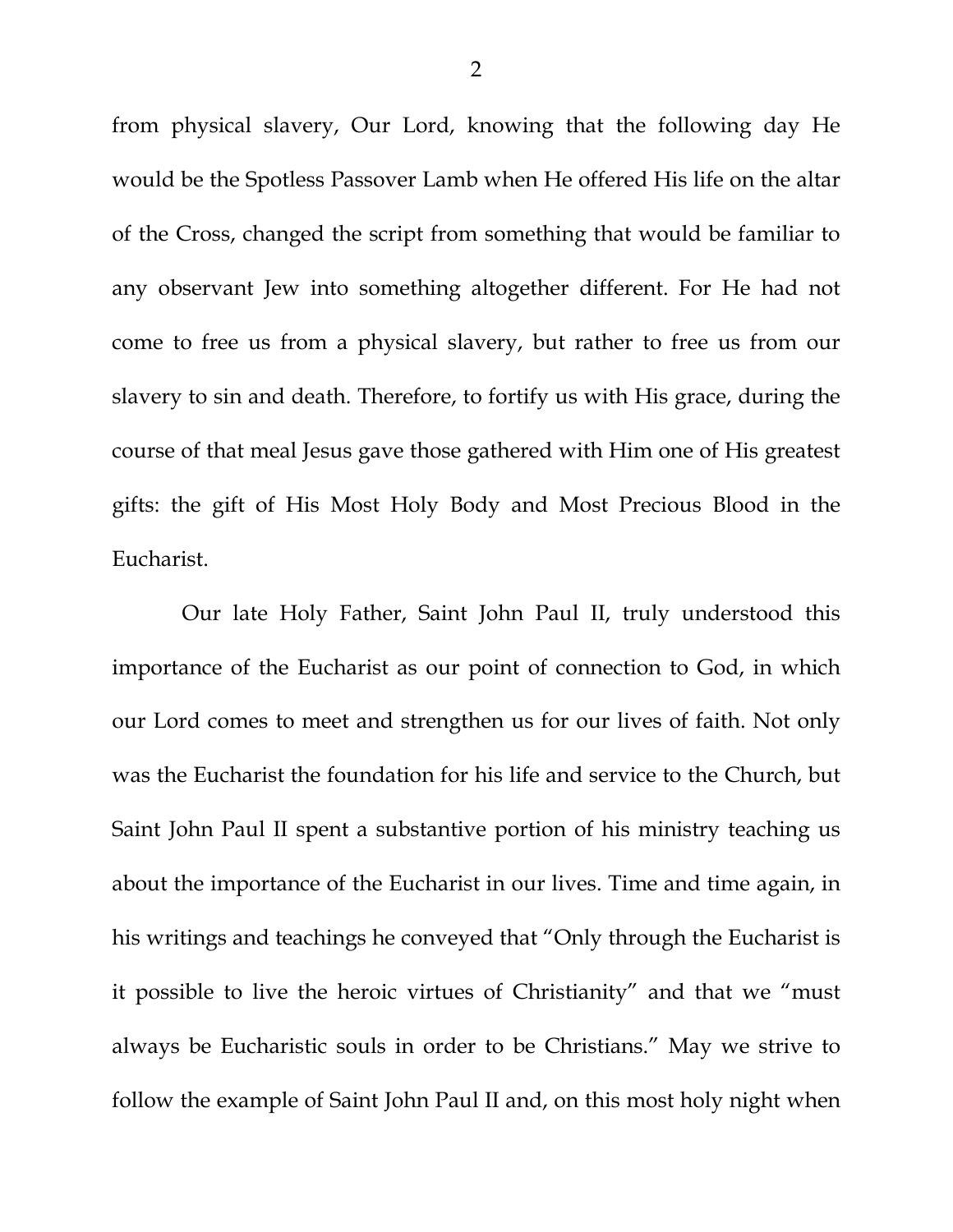the Church throughout the world celebrates our reception of the gift of the Eucharist which is the very source and summit of our faith, let us seek to form an ever-deeper connection to our Lord in the Blessed Sacrament.

My dear brothers and sisters, it would have been enough for Jesus to come as the Messiah, to give His disciples the gift of Himself in the Eucharist, and to die in order that we might be freed from sin and death, thus making us heirs to eternal life. However, our Lord in His loving providence gave us another gift. He gave us the gift of His Sacred Priesthood and, in doing so, He ensured that the sacrifice that He would offer to the Father on the altar of the Cross the very next day might be carried out on the altars of His Church for the salvation of souls until His return in glory.

As we gather here tonight to celebrate the connection between the gifts of the Most Holy Eucharist and the Sacred Priesthood of Jesus Christ, we are privileged to be joined by the seminarians of this diocese who will one day, God willing, be members of that sacred priesthood. Tonight, as we commemorate that Last Supper in which Jesus washed the feet of his disciples, it could not be more fitting that I have the privilege of washing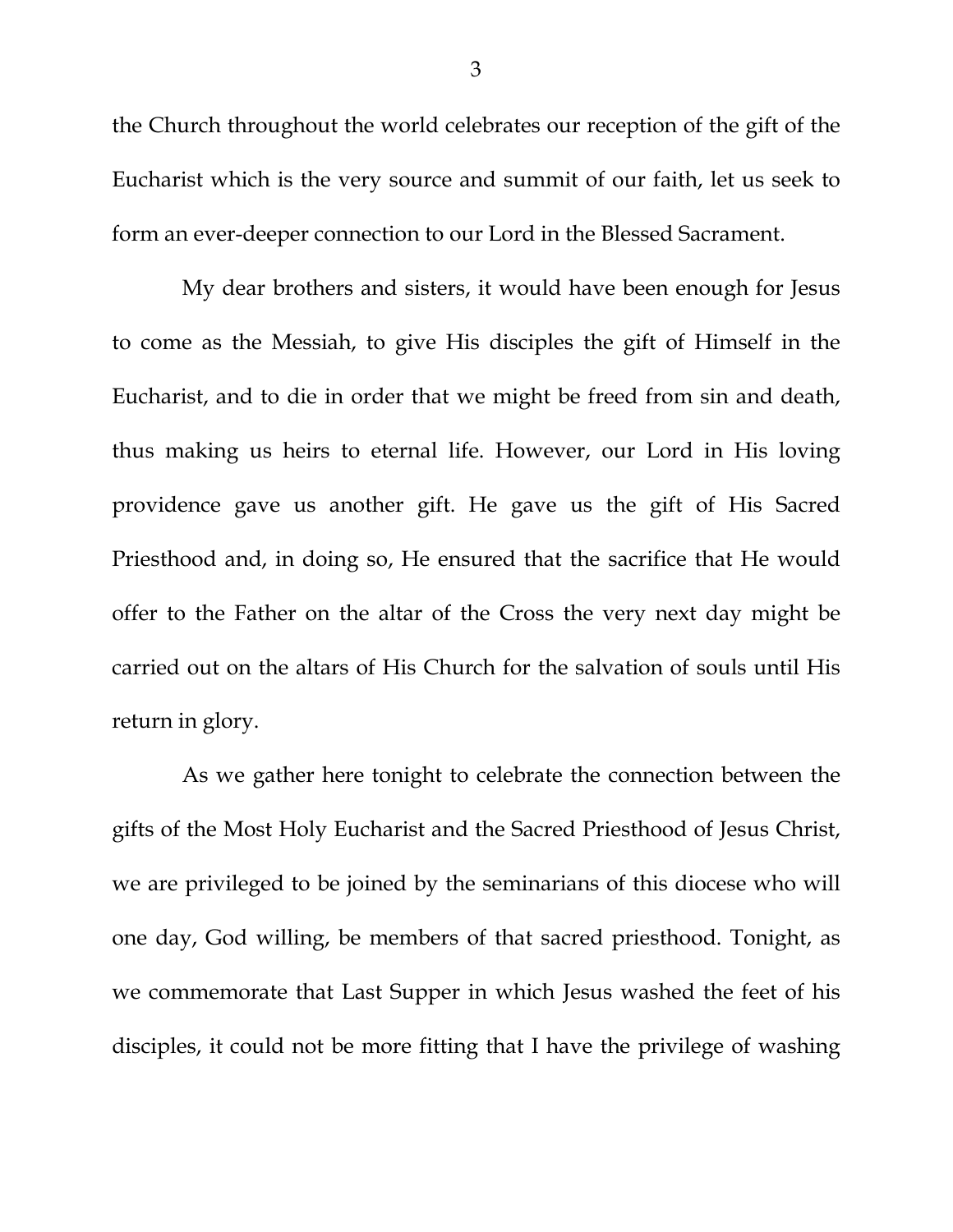the feet of the men who will one day unite their lives to that of Jesus through their sharing in His Priesthood in collaboration with their bishop.

To you my dear sons, it is my hope that in these next days, as we celebrate the Paschal Mystery of Our Lord Jesus Christ, He might give you the grace to understand more fully the intimate connection between the most holy Eucharist and your role as future priests of the Church, for the Eucharist is "the principal and central [reason for the existence] of the sacrament of priesthood, which effectively came into being at the moment of the institution of the Eucharist."[2](#page-5-1)

Today's scripture passage from the Gospel of Saint John about Jesus washing the feet of His disciples also shows the essential connection between the Eucharist and Christian service. At the time of Jesus, feet were washed for several reasons: it could be a simple act of hygiene, it could serve as a gesture of hospitality in welcoming guests, and it could serve as a ritual act of religious devotion. Peter objects because he misinterprets Jesus' action as merely a cleansing of the feet for hygienic reasons. Jesus explains that there is a deeper reason in that His washing of the disciples' feet is a saving action. Without it Peter will have no inheritance with Jesus.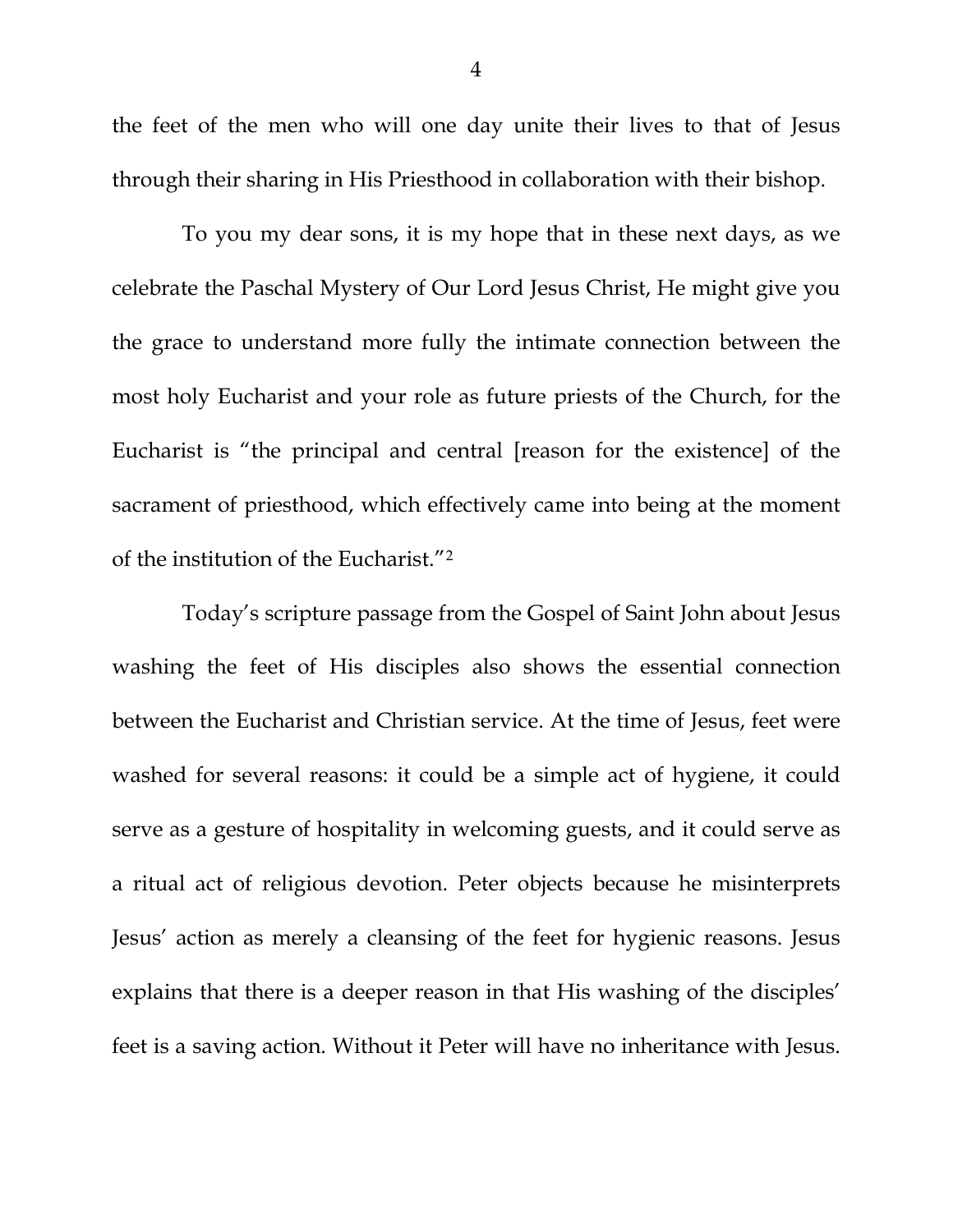The term "inheritance" designates a full saving relationship with Jesus. To have an inheritance with Jesus is to participate fully in His life.

Notice also that Jesus washes the feet of His disciples after He rose from supper. After giving the bread and wine to His disciples as His body and blood, Jesus said, "Do this in memory of me" (Luke 22:19). After washing their feet, Jesus said, "I have given you a model to follow, so that as I have done for you, you should also do" (John 13:15). This is called the *mandatum* in Latin because it is Jesus' mandate that His disciples do as He did. Jesus is saying through His words as well as His actions that we are to do these actions of love – the Eucharist and service – in memory of Him and in imitation of Him.

Therefore, as the Church keeps watch with our Lord tonight, I encourage you in your prayers to reflect on the extraordinary gift that Jesus gives a priest in his ability to stand in Christ's place and offer the Eucharistic sacrifice for the salvation of souls and to pour out his life for the sake of his spiritual flock through his priestly ministry. In doing so, the priest unites his prayers to those of Our Lord as He offered Himself to the Father as the perfect sacrifice on the Cross.